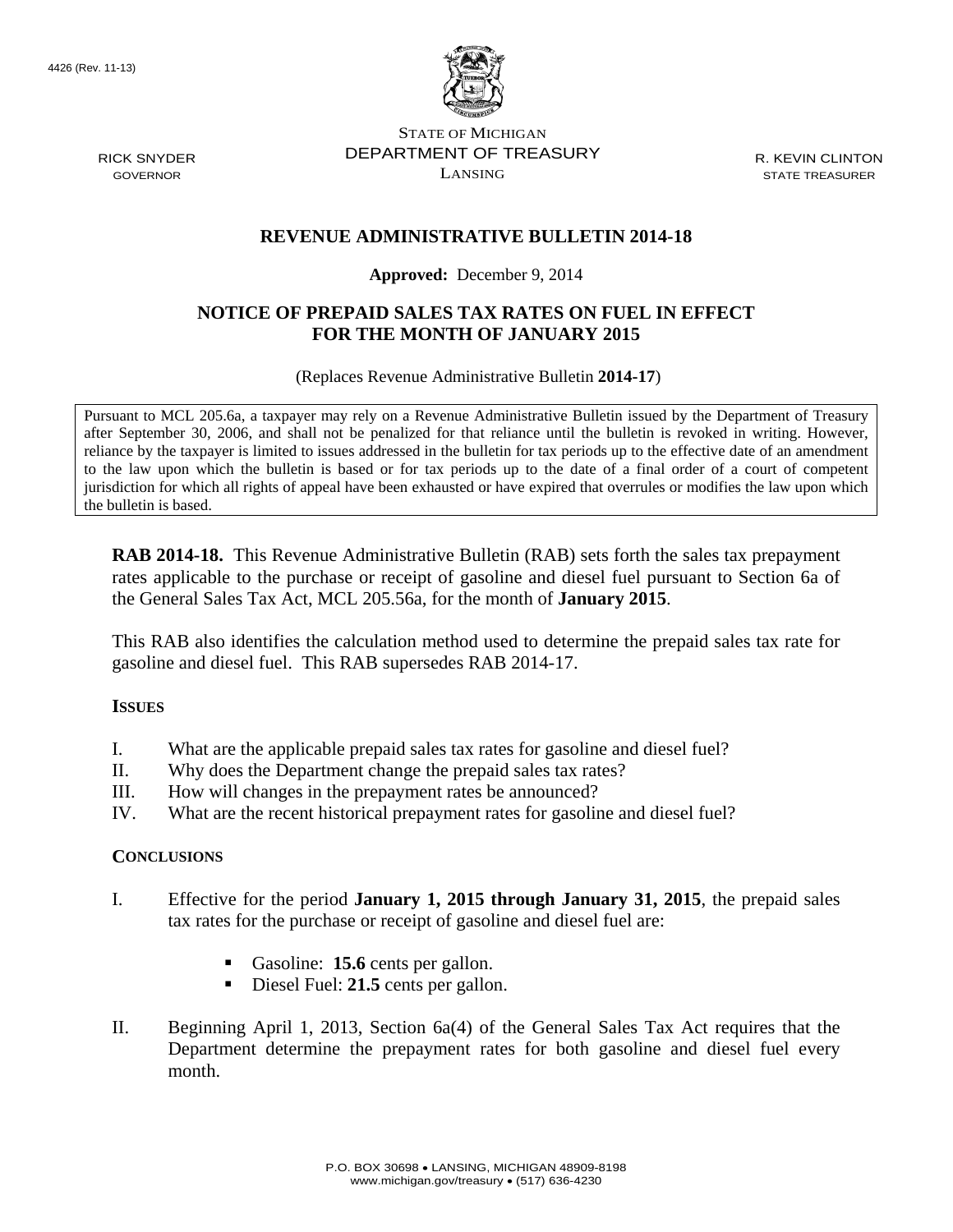- III. The Department will publish an RAB setting forth prepayment rates for both gasoline and diesel fuel no later than the tenth day of the month immediately preceding the month in which the rates are effective. **The RAB will be published in the Reference Library (Revenue Administrative Bulletins) section of the Michigan Department of Treasury website at: www.michigan.gov/treasury.**
- IV. Recent historical sales tax prepayment rates for gasoline and diesel fuel, as applicable, are set forth below:
	- a. Effective January 1, 2014 through January 31, 2014, the rate for gasoline was established at 17.4 cents per gallon and the rate for diesel fuel was established at 21.4 cents per gallon.
	- b. Effective February 1, 2014 through February 28, 2014, the rate for gasoline was established at 17.2 cents per gallon and the rate for diesel fuel was established at 21.4 cents per gallon.
	- c. Effective March 1, 2014 through March 31, 2014, the rate for gasoline was established at 17.7 cents per gallon and the rate for diesel fuel was established at 21.4 cents per gallon.
	- d. Effective April 1, 2014 through April 30, 2014, the rate for gasoline was established at 18.4 cents per gallon and the rate for diesel fuel was established at 23.0 cents per gallon.
	- e. Effective May 1, 2014 through May 31, 2014, the rate for gasoline was established at 19.9 cents per gallon and the rate for diesel fuel was established at 23.0 cents per gallon.
	- f. Effective June 1, 2014 through June 30, 2014, the rate for gasoline was established at 20.2 cents per gallon and the rate for diesel fuel was established at 22.4 cents per gallon.
	- g. Effective July 1, 2014 through July 31, 2014, the rate for gasoline was established at 20.2 cents per gallon and the rate for diesel fuel was established at 22.0 cents per gallon.
	- h. Effective August 1, 2014 through August 31, 2014, the rate for gasoline was established at 21.0 cents per gallon and the rate for diesel fuel was established at 21.7 cents per gallon.
	- i. Effective September 1, 2014 through September 30, 2014, the rate for gasoline was established at 19.6 cents per gallon and the rate for diesel fuel was established at 21.5 cents per gallon.
	- j. Effective October 1, 2014 through October 31, 2014, the rate for gasoline was established at 18.8 cents per gallon and the rate for diesel fuel was established at 21.1 cents per gallon.
	- k. Effective November 1, 2014 through November 30, 2014, the rate for gasoline was established at 18.7 cents per gallon and the rate for diesel fuel was established at 20.8 cents per gallon.